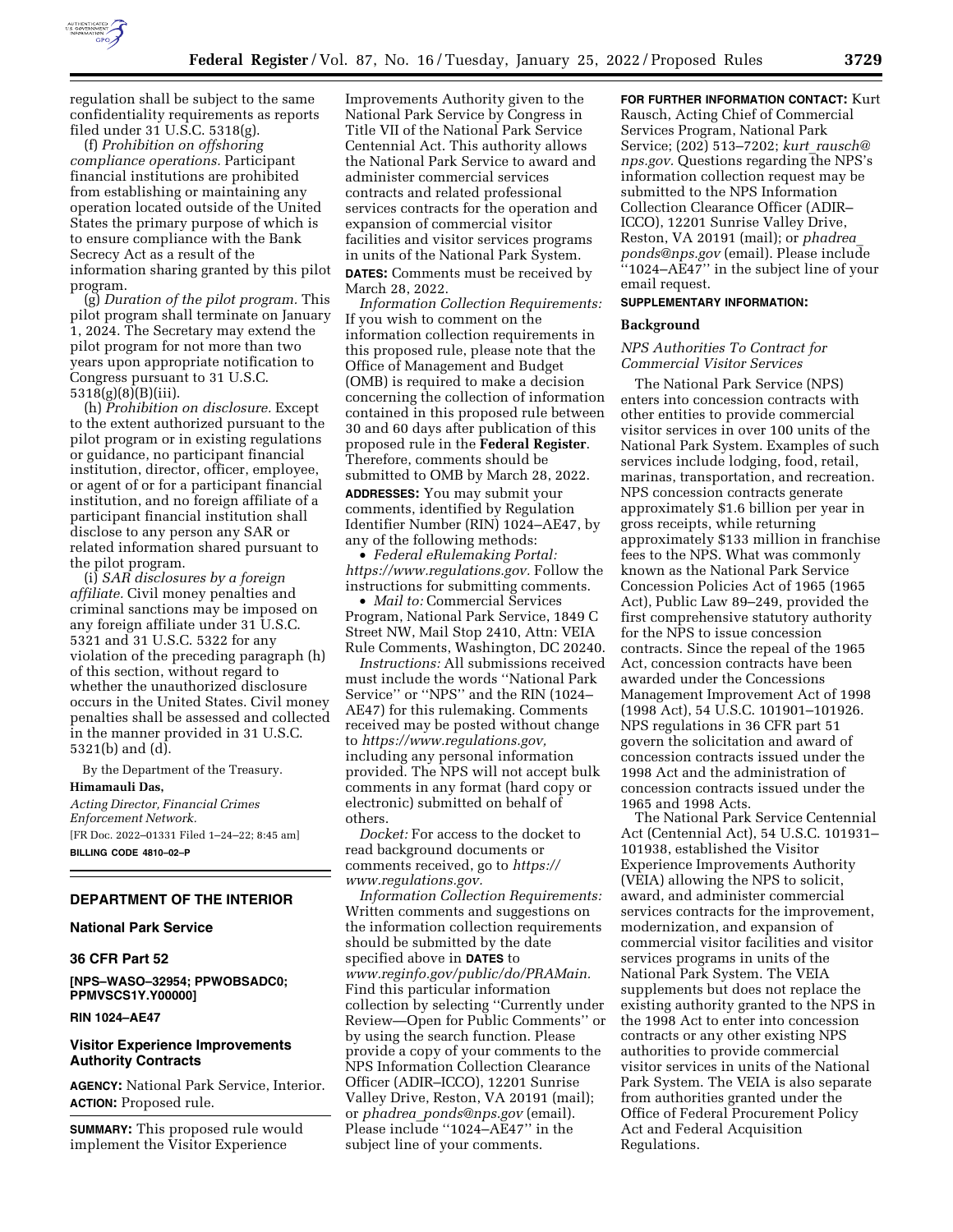# *Differences Between VEIA and Concessions*

The VEIA is intended to provide additional tools to expand, modernize, and improve the condition of commercial facilities and visitor services using contracting models that differ from and are in addition to the concession contracts used under the 1998 Act. These models include management agreements and percentage lease agreements (hereinafter referred to as percentage agreements) found in the private hospitality industry, as well as other contract models that are consistent with the VEIA. These models may be used to provide a variety of commercial visitor services such as lodging, food, retail, marinas, transportation, camping and recreation. The use of industrystandard models may allow and encourage additional companies to bid on new hospitality business opportunities in parks. The VEIA also provides flexibility in the solicitation process. For example, the 1998 Act requires the NPS to consider specific evaluation factors, while the VEIA does not dictate such criteria. This flexibility may allow businesses to more effectively respond to and be evaluated on how they will meet visitor needs for the services being offered. The flexibility of the VEIA also provides the potential to streamline the solicitation process to reduce the burden on businesses submitting proposals, including the ability to negotiate on the terms of the contract and greater ability to modify or adjust operations under existing contracts to reflect changes at the park or different visitor expectations during the contract term. Finally, there are differences in the revenue management and fee structure for contract models that may be used under the VEIA. Under a management agreement, the NPS would pay the operator a base fee plus an incentive fee. The incentive fee would be paid when the operator meets facility maintenance, operating, and visitor service goals. All other revenue would go to the NPS to directly fund operations and improvements. Any increased financial return to the NPS would be used to fund updates to real and personal property and provide commercial visitor services. Under a percentage agreement, the operator would retain the revenue and pay a fee to the NPS. This would be similar to the concession contract model, although the fee structure under a percentage agreement would include payment of a base fee plus a percentage of revenue.

In addition to commercial services contracts, the VEIA authorizes the NPS

to enter into professional services contracts related to those commercial services contracts. These may include consulting contracts with hospitality and asset management experts for services such as developing requests for proposals, condition assessments, and operational and financial analysis.

#### *Implementation of the VEIA*

The Centennial Act requires the NPS to promulgate regulations appropriate for implementation of the VEIA. 54 U.S.C. 101936. The Centennial Act also states that the VEIA expires seven years after the enactment of the law. 54 U.S.C. 101938. The NPS has consulted with hospitality industry experts, including academic leaders, hospitality asset management companies, hotel owners and operators, and state agencies to assess current visitor service contract models and best practices in the hospitality industry. The NPS engaged a nationally recognized hospitality management consulting and asset management firm to assist the NPS with developing contracts, requests for qualifications and proposals, and solicitation, contract management, and accounting practices.

The NPS learned that hospitality and other industry-standard practices for commercial services contracts, like those authorized in VEIA, typically include the use of a private bank account to hold the owner's funds for expenditure by the operator. To be consistent with applicable fiscal law, however, the NPS will not deposit Federal funds into a private bank account when implementing VEIA. The proposed rule contains alternative funding guidelines to mimic the benefits afforded the industry-standard commercial services contracts as VEIA intended, while still complying with applicable fiscal law.

The NPS has evaluated certain visitor services currently provided under concession contracts that may be suitable for VEIA commercial services contracts.

The NPS will provide information about the VEIA on the website for the NPS Commercial Services Program at *[https://www.nps.gov/orgs/csp/](https://www.nps.gov/orgs/csp/index.htm)  [index.htm.](https://www.nps.gov/orgs/csp/index.htm)* 

#### *Proposed Rule*

The proposed rule includes requirements and limitations applicable to the VEIA that are directed by the Centennial Act. These requirements and limitations would be promulgated in a new part 52 of title 36 CFR. They are explained below.

The NPS may only issue a commercial services contract under the VEIA if the

Secretary of the Interior, in this proposed rule acting through the NPS, determines that the contract will expand, modernize, and improve the condition of commercial visitor facilities and the services provided to visitors. Commercial services contracts issued by the NPS under the VEIA must meet two additional criteria. First, the contract must be necessary and appropriate for public use and enjoyment of the National Park System unit where it is located. Second, the contract must be consistent with the preservation and conservation of the resources and values of the unit. These two criteria also must be met for concession contracts.

The NPS may not award contracts under the VEIA for the provision of certain outfitter and guide services, or to authorize the provision of facilities or services for which the Secretary, in this proposed rule acting through the NPS, has granted an existing concessioner a preferential right of renewal under the 1998 Act. The NPS may award contracts under the VEIA without regard to Federal laws and regulations governing procurement by Federal agencies, except for those laws and regulations related to Federal Government contracts that govern working conditions and wage rates and any civil rights provisions otherwise applicable thereto.

The NPS must award VEIA commercial services contracts through a competitive selection process, and must publicly solicit proposals for each commercial services contract before awarding such contract. The NPS must prepare a request for proposals and publish notice of its availability. The NPS may not award a commercial services contract under the VEIA for a term greater than 10 years. The person or entity awarded a contract under the VEIA will not receive leasehold surrender interest in capital improvements (as those terms are defined by the 1998 Act at 54 U.S.C. 101915) constructed under the terms of the contract.

Other than these basic requirements, the VEIA authorized the NPS to design a flexible process for the solicitation and evaluation of proposals. The NPS plans to adjust this process for solicitation and evaluation of proposals to reflect hospitality and other industry practices, accounting for any necessary NPSspecific conditions. In addition to the statutory requirements governing the VEIA, the proposed rule includes defined terms and other provisions that will govern the administration of contracts under the VEIA. These provisions explain solicitation, selection, and award procedures,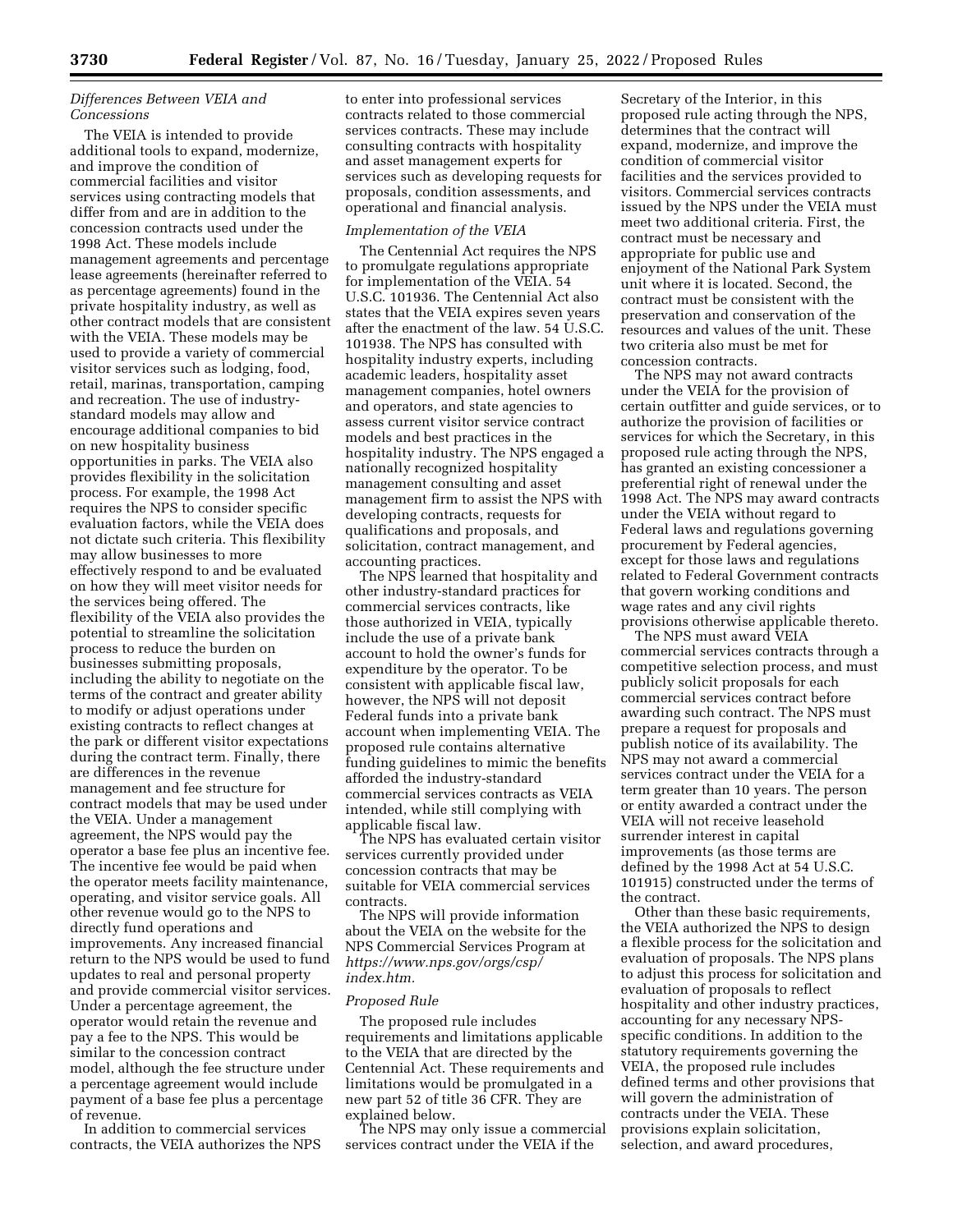including information about how the Director will publicly solicit proposals for a commercial services contract and how the Director will evaluate proposals. Other provisions govern the terms of the contracts themselves, including provisions related to termination, rate approval, assignments of contracts, and general funds management. The proposed rule also addresses access to information and records held by operators related to their performance under commercial services contracts and by contractors related to their performance under professional services contracts.

### *Opportunity To Comment*

The NPS is interested in receiving comments from the public on both the proposed rule and the use of the VEIA. In particular, the NPS is interested in responses to the following questions:

(1) Does the bid process outlined in the proposed rule provide sufficient flexibility to allow bidders to suggest new services not anticipated by the NPS?

(2) Does the bid process outlined in the proposed rule provide sufficient opportunity to negotiate contract terms?

(3) What other best practices in hospitality contract models or bid processes might the NPS adopt to achieve the goals of expanding, modernizing and improving visitor services and the condition of commercial facilities?

(4) Where does the NPS need to expand, modernize and improve the condition of commercial facilities and visitor services?

(5) How should the NPS use the VEIA to improve the visitor experience?

### **Compliance With Other Laws, Executive Orders, and Department Policy**

### *Regulatory Planning and Review (Executive Orders 12866 and 13563).*

Executive Order 12866 provides that the Office of Information and Regulatory Affairs (OIRA) in the Office of Management and Budget will review all significant rules. OIRA has determined that this proposed rule is not significant at the proposed rule stage and will make a separate significance determination at the final rule stage.

Executive Order 13563 reaffirms the principles of Executive Order 12866 while calling for improvements in the Nation's regulatory system to promote predictability, to reduce uncertainty, and to use the best, most innovative, and least burdensome tools for achieving regulatory ends. The Executive order directs agencies to

consider regulatory approaches that reduce burdens and maintain flexibility and freedom of choice for the public where these approaches are relevant, feasible, and consistent with regulatory objectives. Executive Order 13563 emphasizes further that agencies must base regulations on the best available science and the rulemaking process must allow for public participation and an open exchange of ideas. The NPS has developed this proposed rule in a manner consistent with these requirements.

### *Regulatory Flexibility Act (RFA)*

This proposed rule would not have a significant economic effect on a substantial number of small entities under the RFA (5 U.S.C. 601 *et seq.*). This certification is based on the costbenefit and initial regulatory flexibility analyses found in the report entitled ''Visitor Experience Improvements Authority (VEIA) Proposed Rule Regulatory Assessment (RA) and Initial Regulatory Flexibility Analysis (IRFA)'' which can be viewed in the docket for this rulemaking.

#### *Congressional Review Act (CRA)*

This proposed rule is not a major rule under 5 U.S.C. 804(2), the CRA. This proposed rule:

(a) Would not have an annual effect on the economy of \$100 million or more;

(b) Would not cause a major increase in costs or prices for consumers, individual industries, Federal, State, or local government agencies, or geographic regions; and

(c) Would not have significant adverse effects on competition, employment, investment, productivity, innovation, or the ability of U.S.-based enterprises to compete with foreign-based enterprises.

### *Unfunded Mandates Reform Act (UMRA)*

This proposed rule does not impose an unfunded mandate on State, local, or tribal governments or the private sector of more than \$100 million per year. The proposed rule does not have a significant or unique effect on State, local or tribal governments or the private sector. This proposed rule clarifies NPS procedures and does not impose requirements on other agencies or governments. A statement containing the information required by the UMRA (2 U.S.C. 1531 *et seq.*) is not required.

#### *Takings (Executive Order 12630)*

This proposed rule does not effect a taking of private property or otherwise have takings implications under

Executive Order 12630. A takings implication assessment is not required.

### *Federalism (Executive Order 13132)*

Under the criteria in section 1 of Executive Order 13132, the proposed rule does not have sufficient federalism implications to warrant the preparation of a federalism summary impact statement. A federalism summary impact statement is not required.

### *Civil Justice Reform (Executive Order 12988)*

This proposed rule complies with the requirements of Executive Order 12988. This proposed rule:

(a) Meets the criteria of section 3(a) requiring agencies to review all regulations to eliminate errors and ambiguity and write them to minimize litigation; and

(b) Meets the criteria of section 3(b)(2) requiring agencies to write all regulations in clear language and contain clear legal standards.

### *Consultation With Indian Tribes (Executive Order 13175 and Department Policy)*

The Department of the Interior strives to strengthen its government-togovernment relationship with Indian tribes through a commitment to consultation with Indian tribes and recognition of their right to selfgovernance and tribal sovereignty. The NPS has evaluated this proposed rule under the Department's consultation policy and under the criteria in Executive Order 13175, and has determined that it has no substantial direct effects on federally recognized Indian tribes and that consultation under the Department's tribal consultation policy is not required.

### *Paperwork Reduction Act (PRA) (44 U.S.C. 3501 et seq.)*

This proposed rule contains new information collections. All information collections require approval under the Paperwork Reduction Act (PRA) of 1995. The NPS may not conduct or sponsor and you are not required to respond to a collection of information unless it displays a currently valid OMB control number. OMB must approve the new reporting and recordkeeping requirements identified below:

(1) Solicitation of Proposals—The VEIA requires that the NPS solicit proposals for commercial services contracts through a competitive process. The NPS may also award and administer related professional services contracts. The solicitation process may include one or more phases such as a request for qualifications followed by or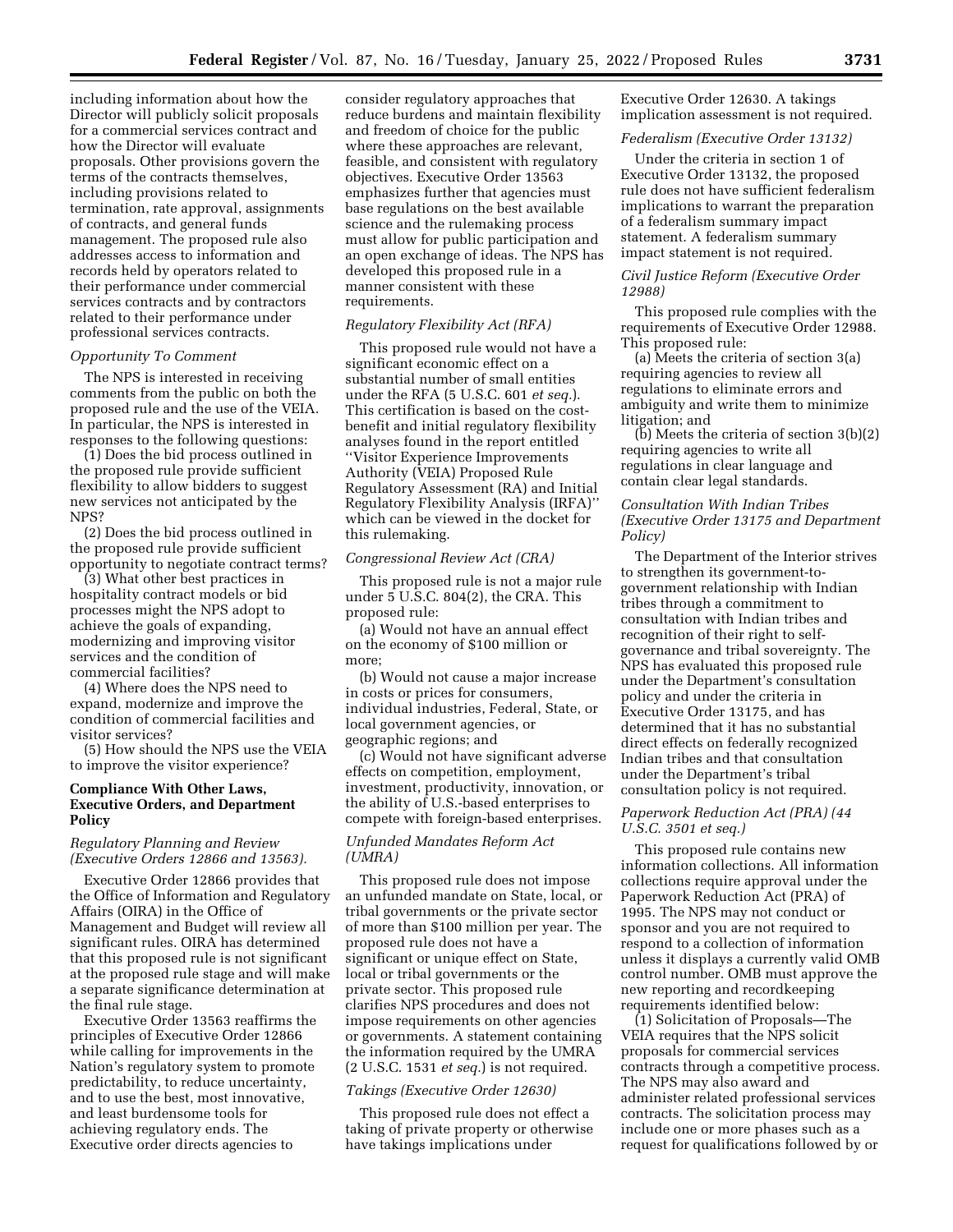in concert with a request for more detailed information through a request for proposals. The process could also include interviews with respondents and a negotiation phase. The NPS will use the information collected to evaluate and select the best operator to provide the contracted services. Information submitted in response to a solicitation may include, as applicable to the specific project, types of information similar to the following:

• Information concerning the respondent's ability to comply with the commercial service contract terms and conditions;

• Information that demonstrates that the respondent is a qualified entity;

• Information that demonstrates the respondent's experience and prior performance in operating similar facilities and providing similar services;

• Information concerning the

respondent's financial capability; • Information concerning the

respondent's proposed approach and methodology to deliver the services specified; and

• Information that the respondent provides in response to other factors identified in the request for proposals.

(2) Reporting Requirements

(A) Commercial Services Operators— In order to monitor their performance and make appropriate NPS management decisions, the NPS will require operators providing commercial services under a VEIA contract to provide information to the NPS through reports and plans such as the following:

• Annual Plan that includes information summarizing prior year operating activities, capital projects and facility condition assessment, and financial performance, and outlining projected annual operating and capital budgets, projected annual operating plans, capital project plans and designs, and staffing and marketing plans;

• Monthly Performance Reports that include monthly financial performance statements, capital project and operating performance information; and

• Ad hoc Reports such as environmental or safety incidents reports.

The above types of plans and reports to owners (*e.g.,* NPS) are standard for those providing commercial services in the hospitality industry in the private and public sector. The NPS requires financial data be submitted in accordance with Generally Accepted Accounting Principles (GAAP); however, no standardized form or format is defined for any plans or reports at this time. The NPS expects this to evolve over the remaining years of the VEIA and may have forms and

formats at a later time. The NPS will obtain OMB approval for any changes in reporting and/or recordkeeping requirements as they are developed.

(B) Professional Services Providers— Professional services providers will be required to provide information to the NPS through deliverables, reports and plans such as the following:

• Operators Annual Plan Review Report analyzing operator prior year performance and operational, capital project and financial plans for the upcoming year;

• Monthly Asset Manager Reports analyzing operator operational, capital project and financial performance; and

• Commercial Services Contract Solicitation Support Deliverables such as financial and business opportunity analysis reports, condition assessment reports, and draft Request for Qualifications/Request for Proposals documents for commercial services contracts.

There is no standard format or form associated with these information requests.

(3) Recordkeeping Requirements— Operators under commercial services contracts and contractors under professional services contracts must keep any records that the Director of the NPS may require for the term of the contract and for five calendar years after the termination or expiration of the contract to enable the Director to determine that all terms of the contract are or were faithfully performed. The Director, for the purpose of audit and examination, must have access to and the right to examine all pertinent records, books, documents, and papers of the operator, contractor, subcontractor, and any parent or affiliate of the operator or contractor (but with respect to parents and affiliates, only to the extent necessary to confirm the validity and performance of any representations or commitments made to the Director by a parent or affiliate of the operator or contractor).

*Title of Collection:* Administration of Visitor Experience Improvements

Authority, 54 U.S.C. 101936.

*OMB Control Number:* 1024–New. *Form Number:* None. *Type of Review:* New.

*Respondents/Affected Public:*  Business entities desiring to enter VEIAauthorized contracts with the National Park Service.

*Total Estimated Number of Annual Respondents:* 46 (Commercial Services Operators: 18; Professional Services Providers: 28).

*Total Estimated Number of Annual Responses:* 100 (Commercial Services

Operators: 50; Professional Services Providers: 50).

*Estimated Completion Time per Response:* Average time (Varies from 24 hours to 800 hours, depending on respondent and/or activity).

*Total Estimated Number of Annual Burden Hours:* 7,016 hours.

*Respondent's Obligation:* Required to Obtain or Retain a Benefit.

*Frequency of Collection:* On occasion. *Total Estimated Annual Nonhour Burden Cost:* \$112,900 (for costs associated with solicitations, start-up costs, and recordkeeping requirements).

As part of our continuing effort to reduce paperwork and respondent burdens, we invite the public and other Federal agencies to comment on any aspect of this information collection, including:

(1) Whether or not the collection of information is necessary for the proper performance of the functions of the agency, including whether or not the information will have practical utility;

(2) The accuracy of our estimate of the burden for this collection of information, including the validity of the methodology and assumptions used;

(3) Ways to enhance the quality, utility, and clarity of the information to be collected; and

(4) How the agency might minimize the burden of the collection of information on those who are to respond, including through the use of appropriate automated, electronic, mechanical, or other technological collection techniques or other forms of information technology, *e.g.,* permitting electronic submission of response.

Written comments and suggestions on the information collection requirements should be submitted by the date specified above in **DATES** to *[https://](https://www.reginfo.gov/public/do/PRAMain) [www.reginfo.gov/public/do/PRAMain.](https://www.reginfo.gov/public/do/PRAMain)*  Find this particular information collection by selecting ''Currently under Review—Open for Public Comments'' or by using the search function. Please provide a copy of your comments to the NPS Information Collection Clearance Officer (ADIR–ICCO), 12201 Sunrise Valley Drive, Reston, VA 20191 (mail); or *phadrea*\_*[ponds@nps.gov](mailto:phadrea_ponds@nps.gov)* (email). Please include ''1024–AE47'' in the subject line of your comments.

### *National Environmental Policy Act (NEPA)*

This proposed rule does not constitute a major Federal action significantly affecting the quality of the human environment. A detailed statement under NEPA is not required. The NPS has determined the proposed rule is categorically excluded under 43 CFR 46.210(i) because it is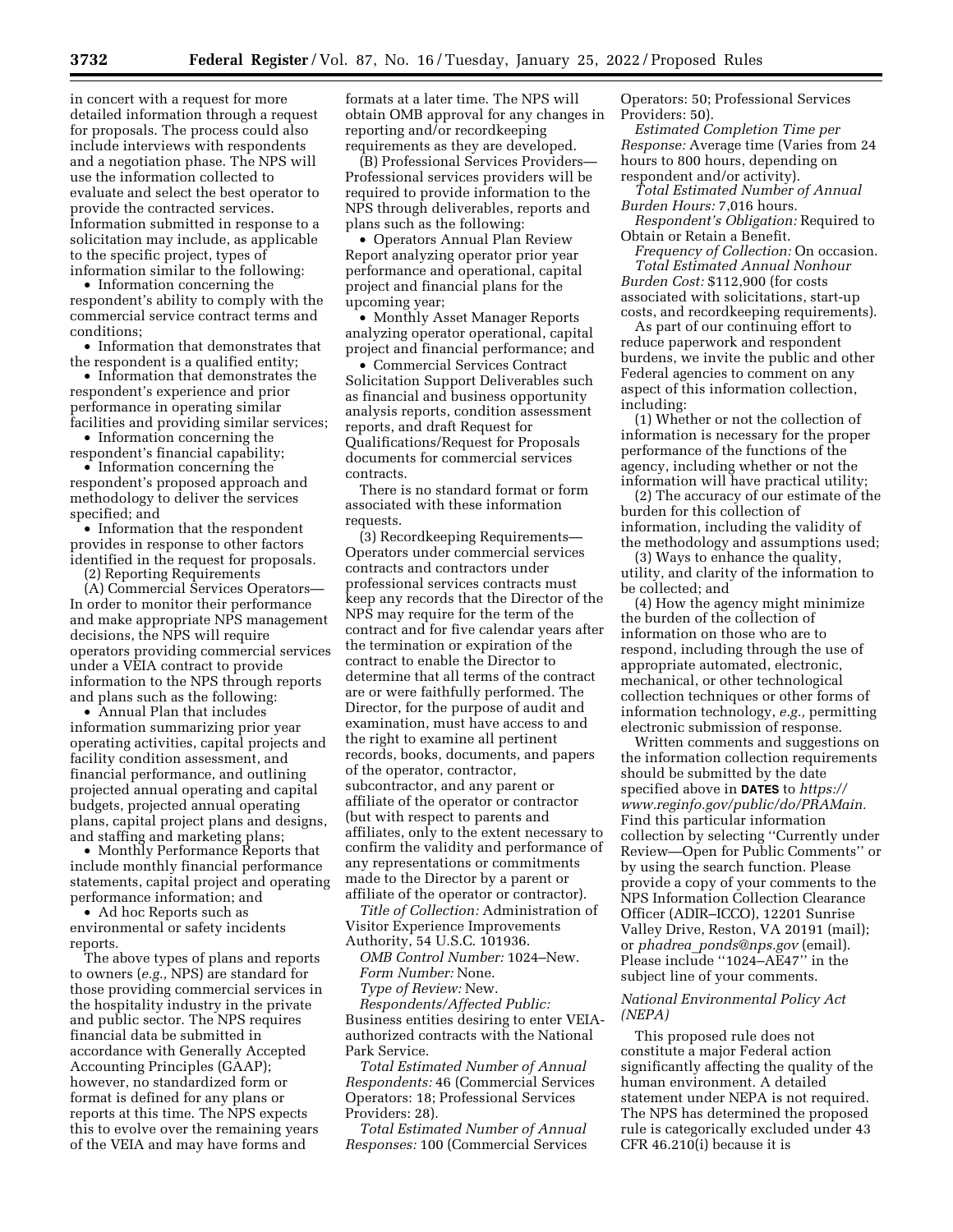administrative, financial, legal, and technical in nature. In addition, the environmental effects of this proposed rule are too speculative to lend themselves to meaningful analysis. NPS decisions to enter into contracts under the VEIA will be subject to compliance with NEPA at the time the contracts are executed. The NPS has determined the proposed rule does not involve any of the extraordinary circumstances listed in 43 CFR 46.215 that would require further analysis under NEPA.

## *Effects on the Energy Supply (Executive Order 13211)*

This proposed rule is not a significant energy action under the definition in Executive Order 13211; this proposed rule is not likely to have a significant adverse effect on the supply, distribution, or use of energy, and this rule has not otherwise been designated by the Administrator of OIRA as a significant energy action. A Statement of Energy Effects is not required.

### **Clarity of This Proposed Rule**

The NPS is required by Executive Orders  $12866$  (section  $1(b)(12)$ ) and 12988 (section  $3(b)(1)(B)$ ) and by the Presidential Memorandum of June 1, 1998, to write all rules in plain language. This means that each rule the NPS publishes must:

(a) Have logical organization;

- (b) Use the active voice to address readers directly;
- (c) Use clear language rather than jargon;
- (d) Have short sections and sentences; and

(e) Use lists and tables wherever possible.

If you believe that the NPS has not met these requirements, send comments by one of the methods listed in the **ADDRESSES** section. To better help the NPS revise the proposed rule, your comments should specifically identify where the NPS could improve. For example, you should tell the NPS the numbers of the sections or paragraphs you find unclear, which sections or sentences are too long, the sections where you would find lists or tables useful, etc.

## **List of Subjects in 36 CFR Part 52**

Commercial services, Government contracts, National parks, Visitor services.

In consideration of the foregoing, the National Park Service proposes to add part 52 to title 36 of the Code of Federal Regulations to read as follows:

### **PART 52—VISITOR EXPERIENCE IMPROVEMENTS AUTHORITY CONTRACTS**

### **Subpart A—Authority and Purpose**

- Sec.<br>52.1
- What does this part cover?
- 52.2 What is the purpose of a commercial services contract?
- 52.3 How are terms defined in this part?
- 52.4 What types of commercial services contracts may the Director issue?
- 52.5 What types of professional services contracts may the Director issue?

#### **Subpart B—Solicitation, Selection, and Award Procedures**

- 52.10 How will the Director solicit responses for the award of a commercial services contract?
- 52.11 Where will the Director publish notice of the availability of a request for proposals?
- 52.12 How long will respondents have to submit a response?
- 52.13 How will the Director share information with potential respondents after issuing the request for proposals?
- 52.14 How will the Director evaluate responses and select the best one?
- 52.15 When will the Director reject a response?
- 52.16 What options does the Director have in accepting or rejecting a response?
- 52.17 Does this part limit the authority of the Director?
- 52.18 When must the selected respondent execute the contract?
- 52.19 When may the Director award the commercial services contract?
- 52.20 How will the Director solicit and award professional services contracts?

#### **Subpart C—Contract Provisions**

- 52.25 What is the term of a commercial services contract?
- 52.26 When may the Director terminate a contract?
- 52.27 May an operator or professional services provider receive leasehold surrender interest in capital improvements?
- 52.28 Are operator rates subject to approval by the Director?
- 52.29 May operators assign or encumber commercial services contracts?
- 52.30 How may commercial services contracts be funded?

### **Subpart D—Information and Access to Information**

- 52.35 What records must the operator and professional services provider keep and what access does the Director have to records?
- 52.36 What access does the Comptroller General have to records kept by operators and professional services providers?

#### **Subpart E—Miscellaneous**

- 52.40 Does this part affect concession contracts under part 51 of this chapter?
- 52.41 Does the VEIA expire?
- 52.42 Severability.

**Authority:** 54 U.S.C. 101931–101938.

### **Subpart A—Authority and Purpose**

#### **§ 52.1 What does this part cover?**

This part covers the solicitation, award, and administration of commercial services contracts and related professional services contracts. The Director solicits, awards, and administers these contracts on behalf of the Secretary of the Department of the Interior under the authority of the Act of August 25, 1916, as amended and supplemented, 54 U.S.C. 100101 *et seq.,*  and Title VII of the National Park Service Centennial Act, 54 U.S.C. 101931–101938. All commercial services contracts and related professional services contracts must be consistent with the requirements of this part. These contracts will contain such terms and conditions as required by this part or law and as otherwise appropriate in furtherance of the purposes of this part and the Visitor Experience Improvements Authority (VEIA).

### **§ 52.2 What is the purpose of a commercial services contract?**

The National Park Service (NPS) will use commercial services contracts to expand, modernize, and improve the condition of commercial facilities and commercial services provided to visitors in a park area. Commercial services contracts are limited to those that are necessary and appropriate for public use and enjoyment of the park area in which they are located and consistent with the preservation and conservation of the resources and values of the park area.

#### **§ 52.3 How are terms defined in this part?**

*Award* occurs when the Director and a selected respondent execute a commercial services contract or related professional services contract that creates legally binding obligations on the parties to the contract.

*Commercial services contract* means a binding written agreement between the Director and an operator awarded under the authority of this part that authorizes the operator to provide services to visitors within a park area under specified terms and conditions.

*Contract* means either a commercial services contract or a related professional services contract issued under the authority of this part. The Director may award contracts without regard to Federal laws and regulations governing procurement by Federal agencies, with the exception of laws and regulations related to Federal Government contracts governing working conditions and wage rates, including the Alaska National Interest Lands Conservation Act (16 U.S.C. 3101 *et seq.*), 40 U.S.C. 3141–3144, 3146, and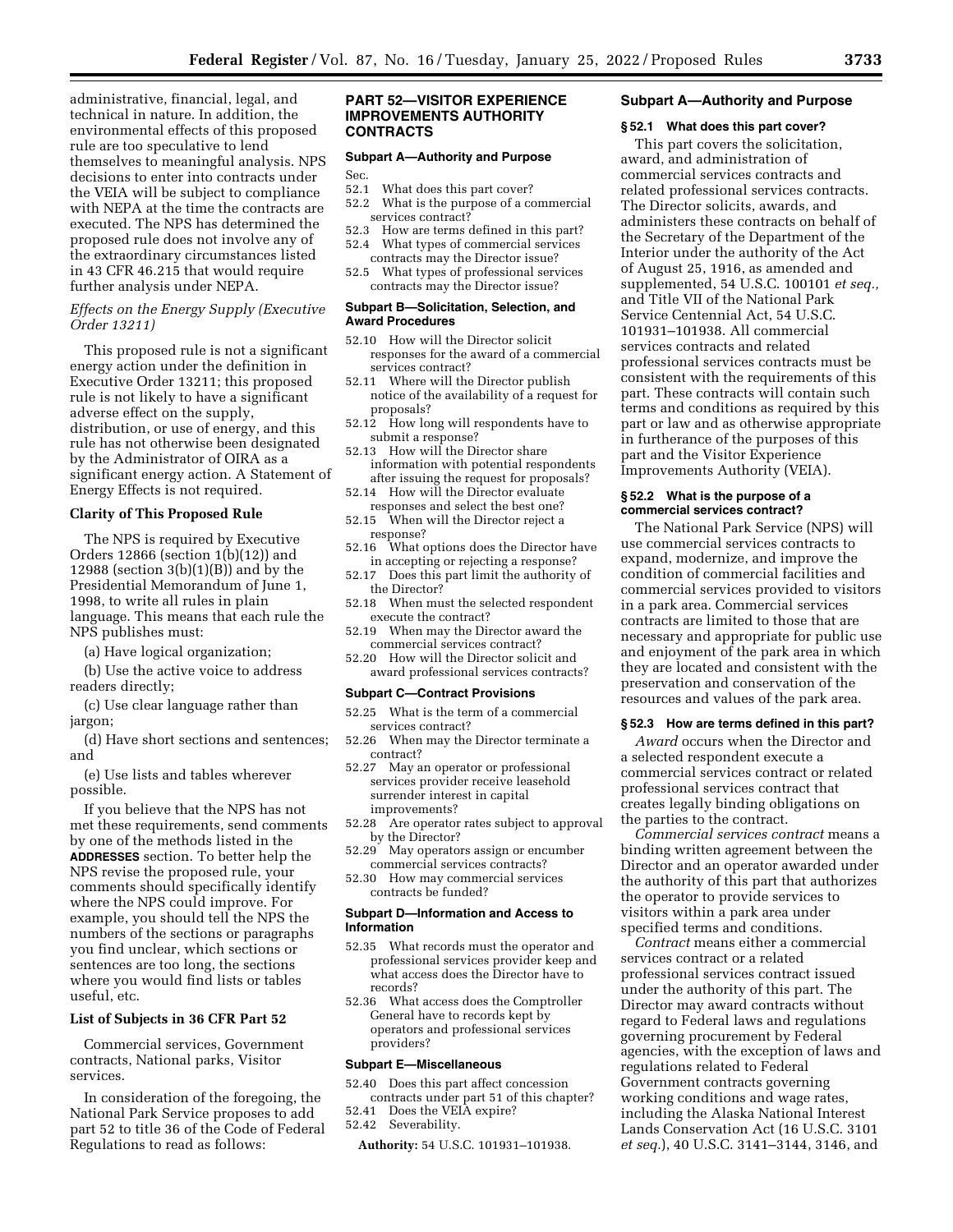3147 (commonly known as the ''Davis-Bacon Act''), and any civil rights provisions otherwise applicable thereto. Contracts as defined in this section are not contracts within the meaning of 41 U.S.C. 601 *et seq.* (the Contract Disputes Act) and are not service or procurement contracts within the meaning of statutes, regulations, or policies that apply only to Federal service contracts or other types of Federal procurement actions.

*Director* means the Director of the National Park Service (acting on behalf of the Secretary), or an authorized representative of the Director, except where a particular official is specifically identified in this part.

*Operator* means an individual, corporation, or other legally recognized entity that duly holds a commercial services contract.

*Professional services contract* means a binding written agreement between the Director and a professional service provider awarded under the authority of this part that authorizes the service provider to provide hospitality consulting or other services to the National Park Service related to commercial services contracts.

*Professional services provider* means an individual, corporation, or other legally recognized entity that duly holds a professional services contract.

*Qualified entity* means an individual, corporation, or other legally recognized entity that the Director determines has the experience and financial ability to carry out the terms of a commercial services contract or professional services contract.

*Respondent* means an individual, corporation, or other legally recognized entity, that submits a response for a commercial services contract.

*Response* means the information an individual, corporation, or other legally recognized entity provides to the National Park Service in response to a request for proposals.

*VEIA* means the authority granted to the Director under Title VII of Public Law 114–289 entitled ''Visitor Experience Improvements Authority'' and codified at 54 U.S.C. 101931– 101938.

*Visitor services* means accommodations, facilities, and other services determined by the Director as necessary and appropriate for public use and enjoyment of a park area provided to park area visitors for a fee or charge by an individual or entity other than the Director. Visitor services may include, but are not limited to, lodging, campgrounds, food service, merchandising, tours, recreational activities, guiding, transportation, and equipment rental. Visitor services also

include the sale of interpretive materials or the conduct of interpretive programs for a fee or charge to visitors.

#### **§ 52.4 What types of commercial services contracts may the Director issue?**

The Director may issue commercial services contracts for expanding, modernizing, and improving visitor services consistent with the VEIA. Examples of such contracts include, without limitation, management agreements and visitor services percentage lease agreements (referred to as ''percentage agreements'' for purposes of this part).

### **§ 52.5 What types of professional services contracts may the Director issue?**

The Director may issue professional services contracts that support the National Park Service in soliciting, executing, and managing commercial services contracts. Professional services contracts may include asset management agreements under which a service provider assists the National Park Service in overseeing and administering commercial services contracts but does not itself provide visitor services. Professional services contracts also may include contracts for the provision of other consulting services to the National Park Service such as developing requests for proposals, condition assessments, operational or financial analysis, accounting, and other related services.

### **Subpart B—Solicitation, Selection, and Award Procedures**

#### **§ 52.10 How will the Director solicit responses for the award of a commercial services contract?**

(a) The Director will award commercial services contracts through a competitive selection process. The Director will issue a request for proposals inviting responses for consideration by the Director. The request for proposals will describe the terms and conditions of the proposed commercial services contract and the procedures the Director will follow to negotiate and award the commercial services contract.

(b) The terms and conditions of the request for proposals and the proposed commercial services contract are not final until the Director awards the commercial services contract.

(c) The solicitation process may include one or more phases, such as a request for qualifications followed by or in concert with a request for more detailed information through a request for proposals. The process could also include interviews with respondents and a negotiation phase.

(d) If the entity that will become the operator is not established at the time of submission of a response, the response must contain assurances satisfactory to the Director that the entity that will become the operator will be a qualified entity as of the date of the award of the commercial services contract and otherwise have the ability to carry out the commitments made in the response.

#### **§ 52.11 Where will the Director publish notice of the availability of a request for proposals?**

(a) The Director will publish notice of the availability of the request for proposals at least once in the System for Award Management (SAM) where Federal business opportunities are electronically posted or in a similar publication if SAM is no longer used. The Director may also publish notices electronically on websites, including social media, and in local or national newspapers or trade magazines.

(b) The Director will make the request for proposals available upon request to all interested persons. The Director may charge a reasonable fee for a printed request for proposals.

#### **§ 52.12 How long will respondents have to submit a response?**

The Director will define the process and the timeline for responding and entering into negotiations in the request for proposals. The Director will not consider untimely responses.

### **§ 52.13 How will the Director share information with potential respondents after issuing the request for proposals?**

If the Director shares material information directly related to the request for proposals with one potential respondent, the Director will share the same information with all potential respondents who have advised the Director of their interest in the request for proposals. This does not apply to publicly available information.

#### **§ 52.14 How will the Director evaluate responses and select the best one?**

(a) The Director will apply the selection factors set forth in the request for proposals. The evaluation will include an assessment of the respondent's written submittals in response to the request for proposals and may also include information presented by the respondent during request for qualifications, interview, and negotiation phases. During this process, the Director may request written clarifications from any respondent that has submitted a timely response.

(b) The Director will use selection factors to evaluate responses that include compliance with the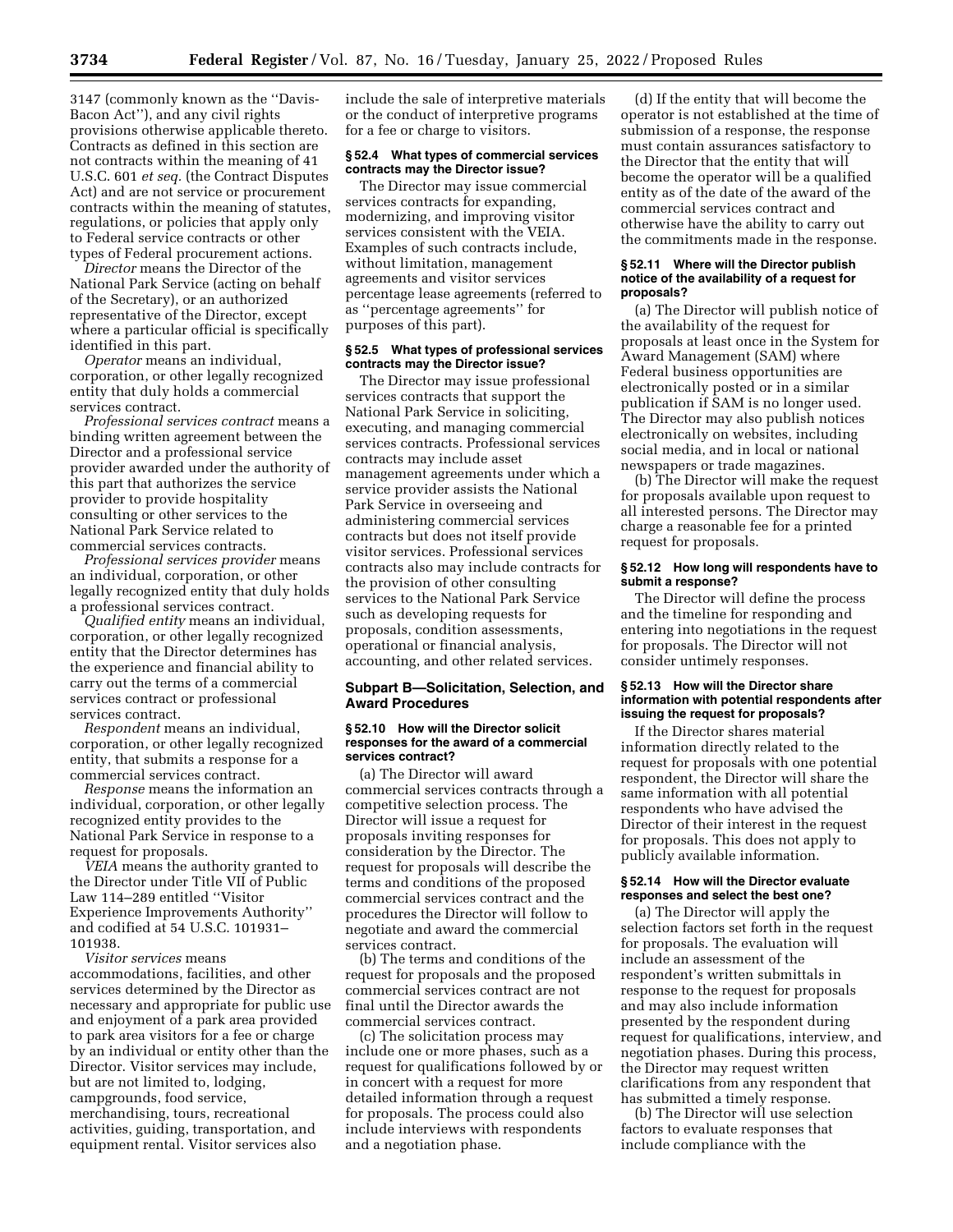requirements in the request for proposals, ability to comply with the terms and conditions of the commercial services contract, a demonstration that the respondent is a qualified entity, demonstrated experience and prior performance in operating similar facilities and providing similar services, financial capability, and the proposed approach and methodology to deliver the services specified. The Director may include other factors that are identified in the request for proposals.

(c) The Director must determine that the commercial services contract issued to the selected respondent will meet the objectives of expanding, modernizing, and improving the condition of commercial facilities and commercial services provided to visitors in the park area.

#### **§ 52.15 When will the Director reject a response?**

The Director will reject any response if the Director makes any of the following determinations:

(a) The respondent is not a qualified entity.

(b) The response is not responsive to the requirements in the request for proposals. A response is not responsive if the Director determines that it is not timely, does not meet the minimum requirements of the proposed contract, or does not provide the information required by the request for proposals.

#### **§ 52.16 What options does the Director have in accepting or rejecting a response?**

(a) If no responsive responses are submitted, the Director may cancel the solicitation. After cancellation, the Director may establish new commercial services contract requirements and issue a new request for proposals.

(b) The Director reserves the right to accept or reject any or all responses received as a result of the solicitation, to waive minor irregularities, or to negotiate with any respondent, in any manner necessary, to serve the best interests of the National Park Service.

(c) No respondent or other person or entity will obtain compensable or other legal rights as a result of an amended, extended, canceled, or resolicited request for proposals for a contract.

### **§ 52.17 Does this part limit the authority of the Director?**

Nothing in this part may be construed as limiting the authority of the Director at any time to determine whether to solicit or award a contract, to cancel a solicitation, or to terminate a contract in accordance with its terms.

### **§ 52.18 When must the selected respondent execute the contract?**

The selected respondent must execute the contract within the time period established by the Director. If the selected respondent fails to execute the contract in this period, the Director may select another responsive response and enter into negotiations with that respondent, or may cancel the solicitation and choose to resolicit the contract.

### **§ 52.19 When may the Director award the commercial services contract?**

The Director may award a commercial services contract at any time after selecting the best response, the conclusion of negotiations, and execution of the contract by the respondent.

### **§ 52.20 How will the Director solicit and award professional services contracts?**

The Director will advertise opportunities for professional services contracts at least once in the System for Award Management (SAM) where Federal business opportunities are electronically posted or in a similar publication if SAM is no longer used. The Director may also publish notices electronically on websites, including social media, and in local or national newspapers or trade magazines. The Director will evaluate and select professional services providers that are qualified entities following the procedures described in the advertised opportunity.

# **Subpart C—Contract Provisions**

#### **§ 52.25 What is the term of a commercial services contract?**

A commercial services contract will generally be awarded for a set term or for a base term plus option years, with the total term not to exceed 10 years.

### **§ 52.26 When may the Director terminate a contract?**

Contracts will contain appropriate provisions for suspension of operations and for termination by the Director for default, including, without limitation, unsatisfactory performance, or termination when necessary to achieve the purposes of the VEIA.

#### **§ 52.27 May an operator or professional services provider receive leasehold surrender interest in capital improvements?**

No. Operators and professional services providers will not receive leasehold surrender interest in capital improvements, as those terms are defined at 54 U.S.C. 101915.

#### **§ 52.28 Are operator rates subject to approval by the Director?**

(a) The Director may require prior approval of rates for services provided to visitors under a commercial services contract.

(b) Generally, the Director will approve rates for services provided to visitors based upon market demand, although the Director may specify rates or rate methods for particular services based on factors other than market demand, such as to ensure affordability to a broad segment of visitors.

#### **§ 52.29 May operators assign or encumber commercial services contracts?**

Commercial services contracts will include provisions that require the Director's approval prior to any assignment or encumbrance of the contract or any rights or interests under the contract to another operator.

#### **§ 52.30 How may commercial services contracts be funded?**

(a) Commercial services contracts may use either of the following two funding structures:

(1) Contract funds will be maintained in a Federal account and operators will be provided ready access to those funds to pay for agreed-upon expenses; or

(2) Contract funds will be provided to the operators, who will be solely responsible for maintaining and expending the funds on agreed-upon expenses.

(b) Commercial services contracts will clearly define what contract-related funds shall be considered revenue collected for the NPS and will provide for the periodic remittance of such funds to the NPS.

# **Subpart D—Information and Access to Information**

#### **§ 52.35 What records must the operator and professional services provider keep and what access does the Director have to records?**

Operators and professional services providers must keep any records that the Director may require for the term of the contract and for five calendar years after the termination or expiration of the contract to enable the Director to determine that all terms of the contract are or were faithfully performed. The Director, or an authorized representative of the Director, may access and examine all pertinent records, books, documents, and papers of the operator, professional services provider, and any subcontractor, parent, or affiliate of the operator or professional services provider (but with respect to parents and affiliates, only to the extent necessary to confirm the validity and